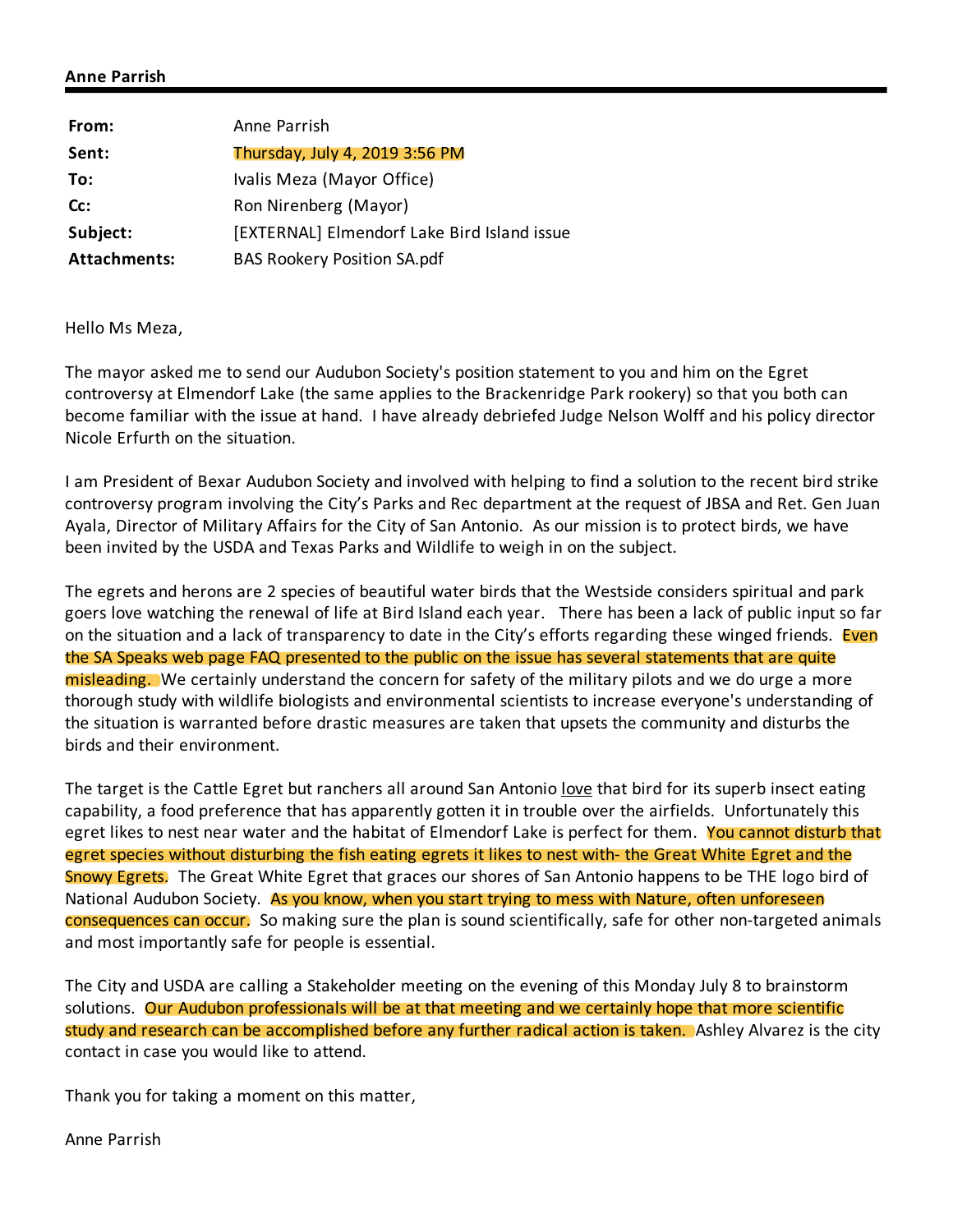

\*\*THIS EMAIL IS FROM AN EXTERNAL SENDER OUTSIDE OF THE CITY. Be cautious before clicking links or opening attachments from unknown sources. Do not provide personal or confidential information.\*\*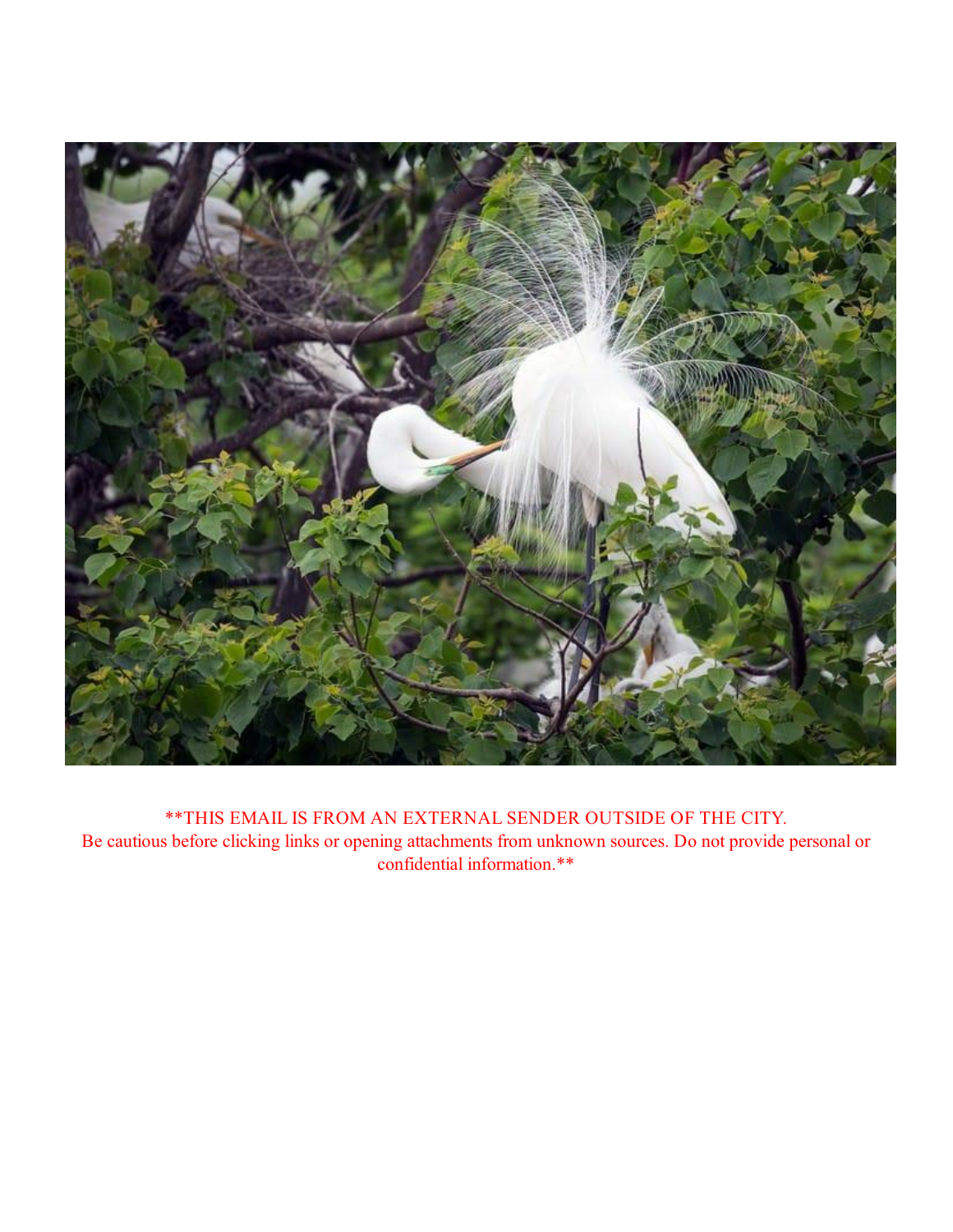Bexar Audubon Society is a science-based organization. We are an affiliated chapter of National Audubon Society. Our mission is "to promote the conservation of habitat for birds and other wildlife, support National Audubon's initiatives, and encourage responsible local action through education, research, and advocacy". In other words, we aim to protect birds and the places they live. In that capacity we have been asked to comment on the present situation of an urban rookery at Elmendorf Lake Park.

Joint Base SA and the City of San Antonio have determined that the cattle egrets nesting at Elmendorf Lake Park are flying across the Lackland / Port San Antonio airfields in the early mornings and evenings. We have been told that an egret brought down an air force training plane in Wichita Falls 6 years ago. JBSA and COSA have therefore identified the cattle egrets at Elmendorf Lake Park a Public Safety issue. The USDA APHIS contractor for JBSA states that they have visual evidence that the birds are coming from Elmendorf Lake. It appears they fly southwest about 8-9 miles, often in small flocks, across the runways to feed on insects at the Waste Management Covel Gardens landfill and agricultural lands beyond. When the current nesting season ends, the Department of Defense has all the permits in place to attempt to move the birds from the Bird Island in Elmendorf Lake and prevent their return using standard harassment methods. **The question remains 'where will the birds go?'**

Bexar Audubon is disturbed that human-bird conflict issue has arisen in a well-loved, century-old park. We also take note of the West Side community's great spiritual love for this rookery on an island in Elmendorf Lake and their strong desire to see the birds remain there. The community is also concerned about where these birds will go.

According to the USDA, the unfortunate placement of the Waste Management Covel Gardens landfill near Lackland Airforce Base in the 1990s has been drawing these birds across the runways creating the aviation threat. The cattle egret have found a home to raise their young just roughly 8 miles north of this feast of insects at the landfill and agricultural fields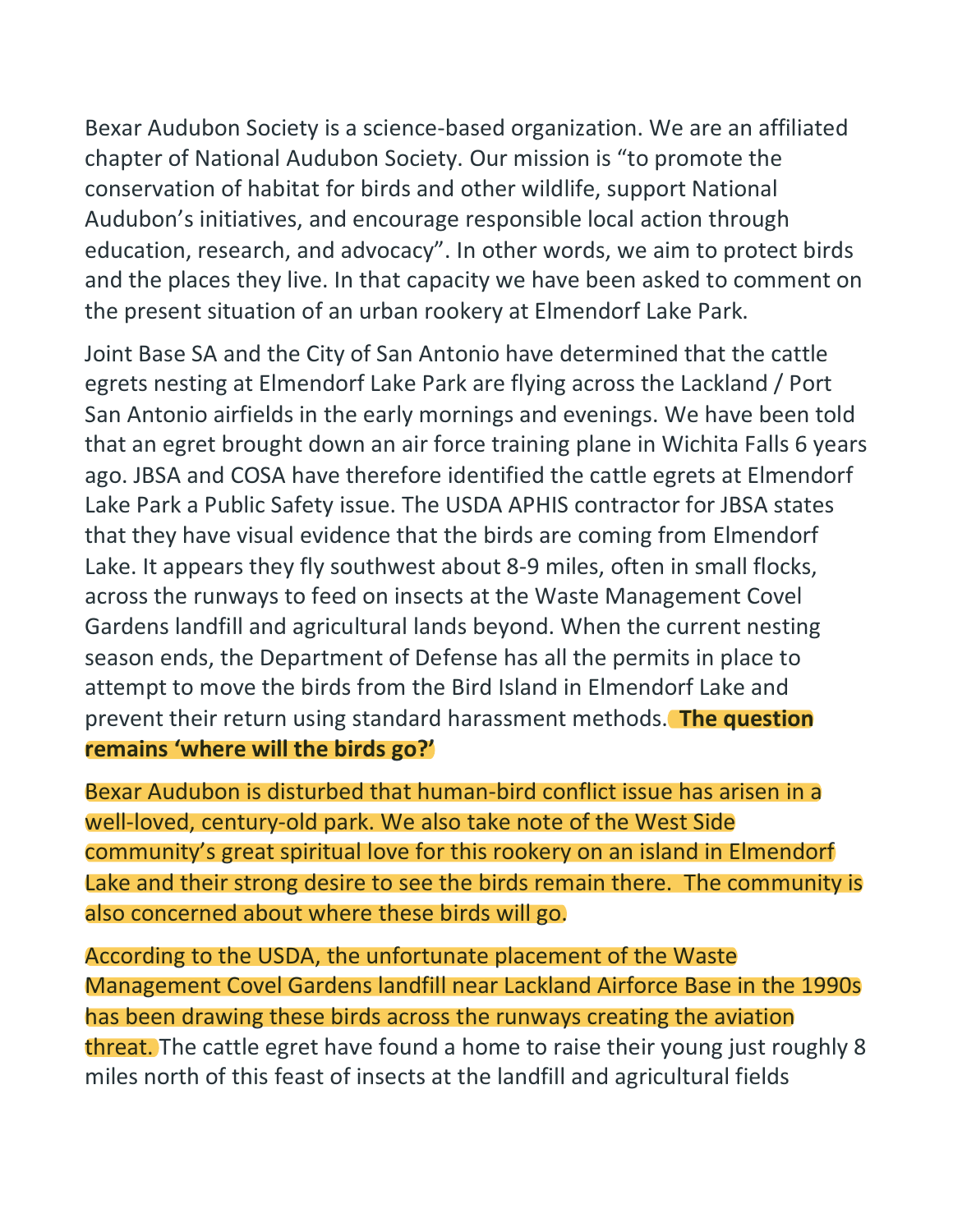beyond. Bexar Audubon recognizes bird mitigation is highly regrettable but sometimes unavoidable given our crowded human-built environment.

## Bexar Audubon prefers a multi-pronged approach to the rookery problem:

- **Band and track** the current crop of egret chicks to find out exactly where the birds posing the aviation risk are coming from and going to. Use Cornell University's eBird data to crowd source reputable sightings.
- **Put technology in place to help pilots,** including
	- $\circ$  scheduling to avoid morning / evening transit times by the birds.
	- o Recognize that large birds such as vultures, migrating hawks and Mexican Eagles will often fly at 2500+ altitude over San Antonio and keep Air Force missions above this danger zone to limit the public safety issue posed by training over a populated area.
	- o Utilize the latest in Bird Radar. We understand this technology has limitations for the \$250,000 cost. If the alternative is the loss of expensive aircraft and human life, we think the cost-benefit analysis is worth another look. Since bird strikes are pervasive in military and commercial air operations and many strikes are not the result of nesting birds such as those at Elmendorf Lake, we feel that more research of long-term technical solutions is mission critical and can help the entire US with this ongoing problem.
- **Remove / modify all obvious attractions**, including considering phasing out Waste Management's Covel Gardens Landfill and moving operations to a place far away from the military and commercially important airfields of Port SA and Lackland Airforce Base. This is extremely important as San Antonio attempts to attract more business to the airfields.

-The Waste Management landfill in its present location will continue to draw birds for its insect food source and may result in continued aviation threats even if the Elmendorf Lake rookery is relocated. Ongoing management of the birds will require yearly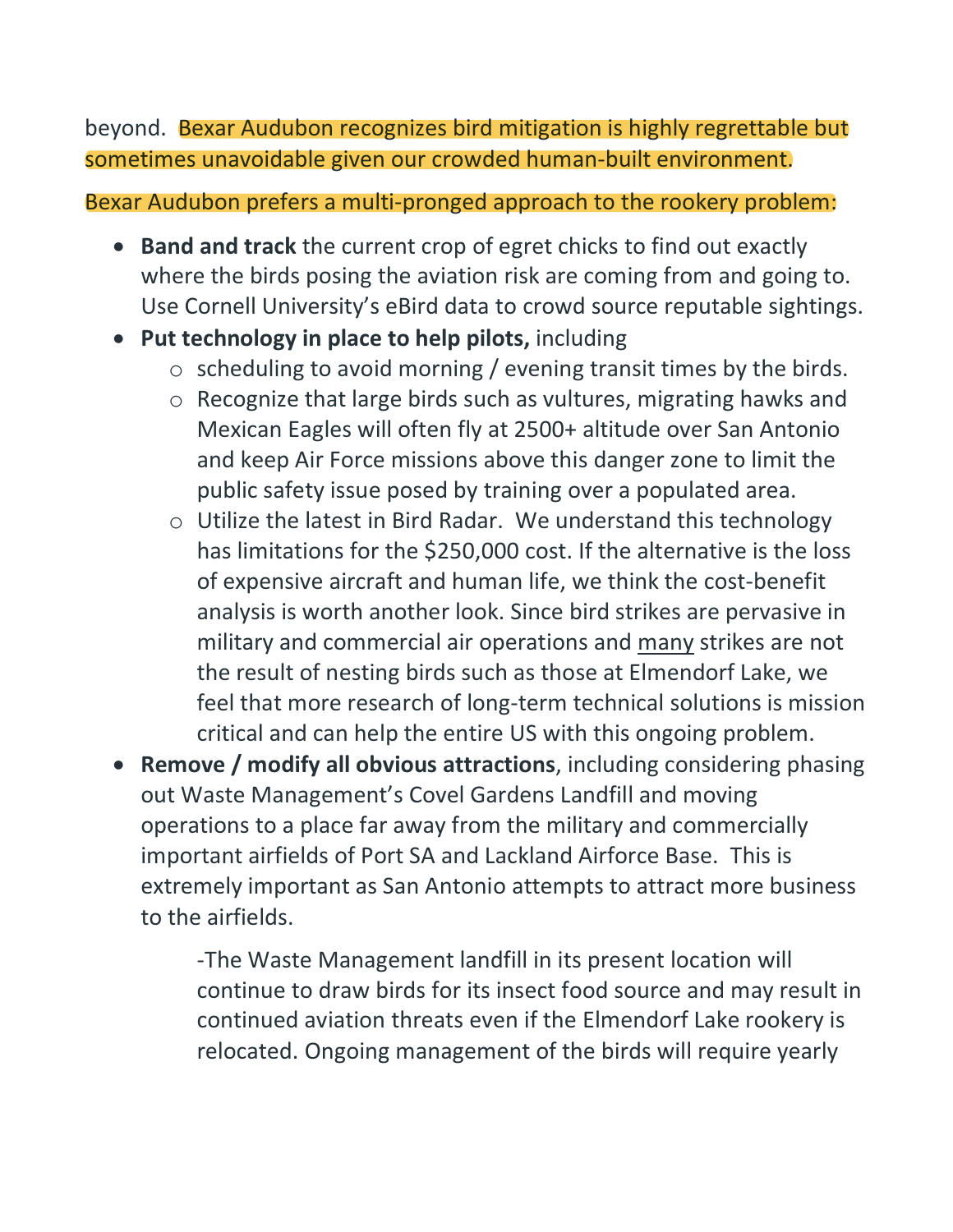financing from the city and the federal government if the landfill is not moved.

-Conduct scientific studies to determine if the birds would continue to cross the airfields for the agricultural lands south even if the landfill is moved.

-Bexar Audubon is concerned that even with pushing the birds to an alternative location, many birds would return to nest in the vicinity north of Lackland following their strong homing instinct in breeding season. If their current habitat is destroyed, there is always the chance that the birds would relocate to an even more undesirable location as long as the landfill feeding source is still available.

-It is unknown if reducing the numbers of birds crossing the airfield would be sufficient to remove the danger posed to aviation since bird strikes are random. Destroying the Elmendorf Lake rookery would only be a temporary fix. **Birds fly.** We know that other cattle egrets would eventually move in to fill the empty habitat, especially since appropriate habitat is becoming more and more scarce as development continues in our cities.

## • **Induce the birds to relocate** for the nesting season by

-radically altering the habitat on Bird Island as the lifespan of the trees is already coming to an end.

-encouraging the relocation of the birds to a more suitable nesting site such as Mitchell Lake Audubon Center. This may be able to be done by saving the nests used this year and relocating those nests to the preferred site. This is a big experiment as there are no studies on moving rookeries in this kind of situation. The Mission Reach will in the future be another rookery site when newly planted trees mature.